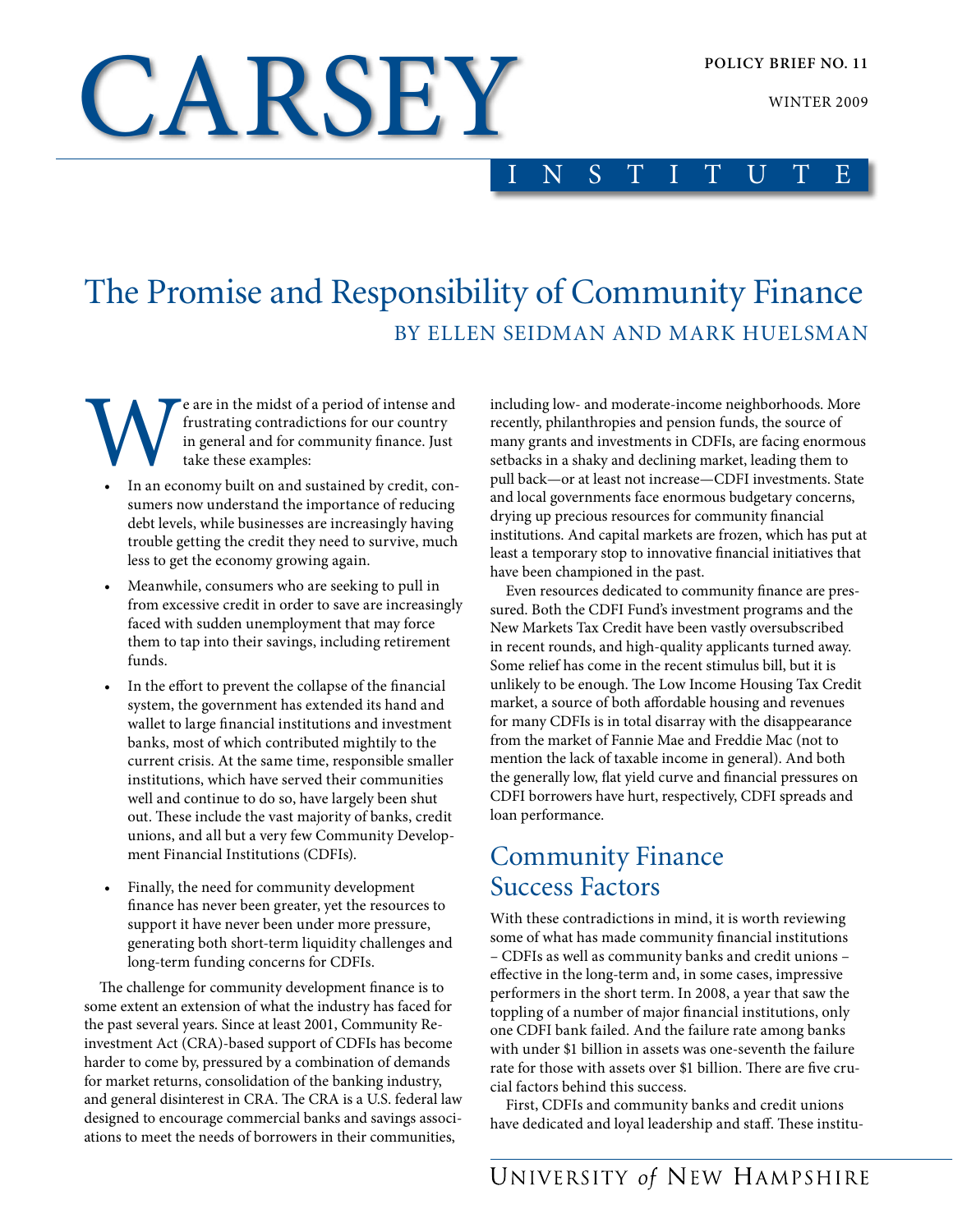#### 2 CARSEY INSTITUTE CARSEY INSTITUTE

tions are staffed by employees who are mission-oriented and loyal to the community that they serve.

Second, these institutions forge a local presence by understanding the needs of individual customers, opportunities in the community, and the community's business and power structure.

Third, they maintain financial flexibility, coupled with a high degree of individual attention when underwriting. Rather than simply judging a potential borrower's risk by a rating alone, CDFIs, as well as many community banks and credit unions, display a willingness to base risk assessment on actual knowledge of each individual borrower's situation.

Fourth, CDFIs and community banks and credit unions work with their borrowers, combining understanding of individual circumstances with discipline and persistence, once loans are made. As unregulated institutions, CDFI loan and venture capital funds also have greater flexibility to restructure and extend loans when appropriate.

Finally, CDFI loan funds in particular have shown an eagerness to experiment with levels and types of risk and financial structures to meet their borrowers' needs—while retaining the risk on the balance sheet, and so having a strong interest in the borrowers' success. This provides them an advantage in servicing community finance needs compared to the more highly regulated banks and credit unions, even those that are certified CDFIs.

### Why Hasn't This Story Been Told?

Notwithstanding the strong performance in the community of CDFIs and other community-focused financial institutions, there has been little recognition of their positive role during the public discourse on both the economic disaster and the economic recovery. One reason is that CDFIs have not done a good job of measuring performance nor of publicizing it. Many institutions do not track their performance, and there remains no systemic collection of performance data. Furthermore, other than CDFI banks and credit unions, CDFI financials vary greatly and are thus non-comparable.

There are a number of nascent solutions to this problem: Opportunity Finance's CARS rating system, which now rates 43 CDFIs of varying sizes on both financial performance and impact; the risk ratings produced by the Community Reinvestment Fund for its own use; and the National Community Investment Fund's Social Impact Measures for community banks are three. However, without a broader system of public performance measurement, it remains difficult to make the argument that remains obvious to community bankers and advocates: Community TARP, the CDFI Fund's appropriation must be increased, and the Fund must be able to support CDFIs at scale. Two useful steps, taken temporarily for stimulus funds, but appropriate also for 2010 appropriations, would be to increase the current limit on CDFI funding of \$5 million over three years to a family of entities and—at least temporarily in recognition of the financial stress of traditional funders—to modify the matching requirement.

With larger amounts of government funding, there will be a need to enhance the oversight by the Fund of CDFIs, especially those that are not subject to regulation as banks or credit unions. Whether this can be effectively done primarily through the self-regulatory mechanisms we currently have, primarily CARS and the two major networks, NeighborWorks and Housing Partnership Network, is a question CDFIs need to be prepared to face.

Second, there needs to be additional project-based and debt funding. The New Markets Tax Credit (NMTC) has worked far better than many expected, given the shallow nature of the subsidy and the complexities that arise from the NMTC's flexibility, but it has been vastly oversubscribed. There are many projects that are "shovel-ready," awaiting an increase in both the current round and future rounds. In addition, the credit needs to be extended substantially or made permanent. Additional tweaks in the program may be necessary to make it effective in a far less leveraged world, including bringing more of the credit forward.

As important is the need to improve the Low-Income Housing Tax Credit (LIHTC). Fortunately, there are applicable "shovel-ready" projects. What is needed is a push to make new project investments attractive again; this is especially important given the overhang of potentially available credits held by Fannie Mae and Freddie Mac. On the other hand, the current situation is forcing a serious re-think of the structure of support for affordable rental housing. The question stands: Is the distribution of tax credits, which have largely been supported by two quasi-governmental buyers, the most appropriate course or should the government support affordable rental housing more directly with appropriations?

Community finance would also benefit from more funding of infrastructure (including community facilities) and "green" projects. The question for Congress, the Executive and community finance will be whether the forms of funding and eligible projects will be such that those close to the needs will be able to access them efficiently. While there will certainly be a need to leverage whatever funding is provided, the era of 20:1 leverage is almost certainly over. The capital markets, when they unfreeze, will, appropriately, want to see more support behind the debt financing they provide.

finance performs more steadily and successfully over the long haul relative to many other financial opportunities. This was true long before the current downturn, and apparently continues to be the case.

There should be a sense of urgency regarding this fundamental problem. Without better performance data, CDFIs will be at a disadvantage in the upcoming debate on financial services reform. Moreover, given the skittishness of the financial markets, performance data will be essential to CDFI participation when the capital markets become unfrozen.

Community finance advocates have also done a poor job of taking up space in the public debate. Despite the fact that many in the community finance world had warned for years about the growth of inappropriate mortgage lending, they were often ignored. Similarly, the push to make high quality financial services broadly available to low-income populations with severe liquidity needs and limited financial understanding received little more than lip service. On the other side, those who blame the Community Reinvestment Act for the current financial debacle were able to occupy the airwaves and frame the debate in spite of their lack of data—and indeed in the face of overwhelmingly contradictory data.

The upcoming debate on financial services reform presents an opportunity to contest this persistent and disingenuous line of attack. The Boston and San Francisco Federal Reserve Banks have collaborated on a volume in which many aspects of CRA's future are considered. Going further, community finance advocates should begin to aggressively make the case that an affirmative obligation by all financial services institutions to serve all communities fairly is an essential part of financial services reform, as is the necessity of government support in enabling these institutions to exist and thrive.

### What Does Community Finance Need Now?

What needs to be done to enable community finance to both survive and grow—to fill not only the current dire needs, but also provide financial support for the future in a manner that helps the country avoid the mistakes of the recent past? And where do things seem to be heading in Washington with respect to meeting these needs?

Most important, community financial institutions need equity. For reasons of scale and because of the relative weakness of the banks and philanthropies that have supported community finance in the past, the federal government must step up. This can be done through a fuller deployment of Troubled Asset Relief Program money, including an allocation to CDFIs through the CDFI Fund. Beyond

Last summer's housing bill provided CDFIs with access to the Home Loan Bank System. But implementation has been slow, in part because CDFI collateral is generally not of the sort the Home Loan Banks like to see. But Congress knew that when they extended eligibility; in an era when the Federal Reserve is accepting collateral that all parties agree has no current discernable value, well-performing CDFI loans should look golden.

CDFIs also require new funding ideas in order to access broader markets. New debt funding may prove difficult, as is the case with equity funds. In addition, prices will be higher than has been the case. A greater emphasis must be placed on social investments as a strategy to carry the bulk of the load now, as well as to increase the equity base in the future as capital markets begin to unfreeze.

Finally, community finance needs a better collective infrastructure. Institutions must find ways to enhance collective functions. Some examples already exist: the risk management systems of NeighborWorks and ShoreBank for their affiliates and Community Reinvestment Fund for its lender partners; Opportunity Finance Network's CARS rating system and policy work; Housing Partnership Network's and NeighborWorks insurance projects; the Federation of Community Development Credit Union's secondary mortgage market; the training done by many of these organizations. But far more is needed. The Carsey Institute and the Aspen Institute are starting a project that will provide additional opportunities to scale up through collective action.

#### Conclusion

Many communities in the United States face devastation from the current housing crisis, exacerbated by the deep recession, but communities served by CDFIs have been hit harder than most. This is particularly distressing since many of these communities were brought back to health over the past 30 years through the diligent, consistent, respectful efforts of CDFIs and other community financial institutions, and their customers, clients and partners. In order to continue to serve the neighborhoods and people that so need them, community financial institutions will need to work together as never before. The case needs to be made that these institutions can deliver quickly, intelligently and responsibly—and can do so as well or better than others who are receiving government help. To have this opportunity, CDFIs and their brethren will need new strategies to tell the story of their successes—with supporting detail—loudly and clearly.